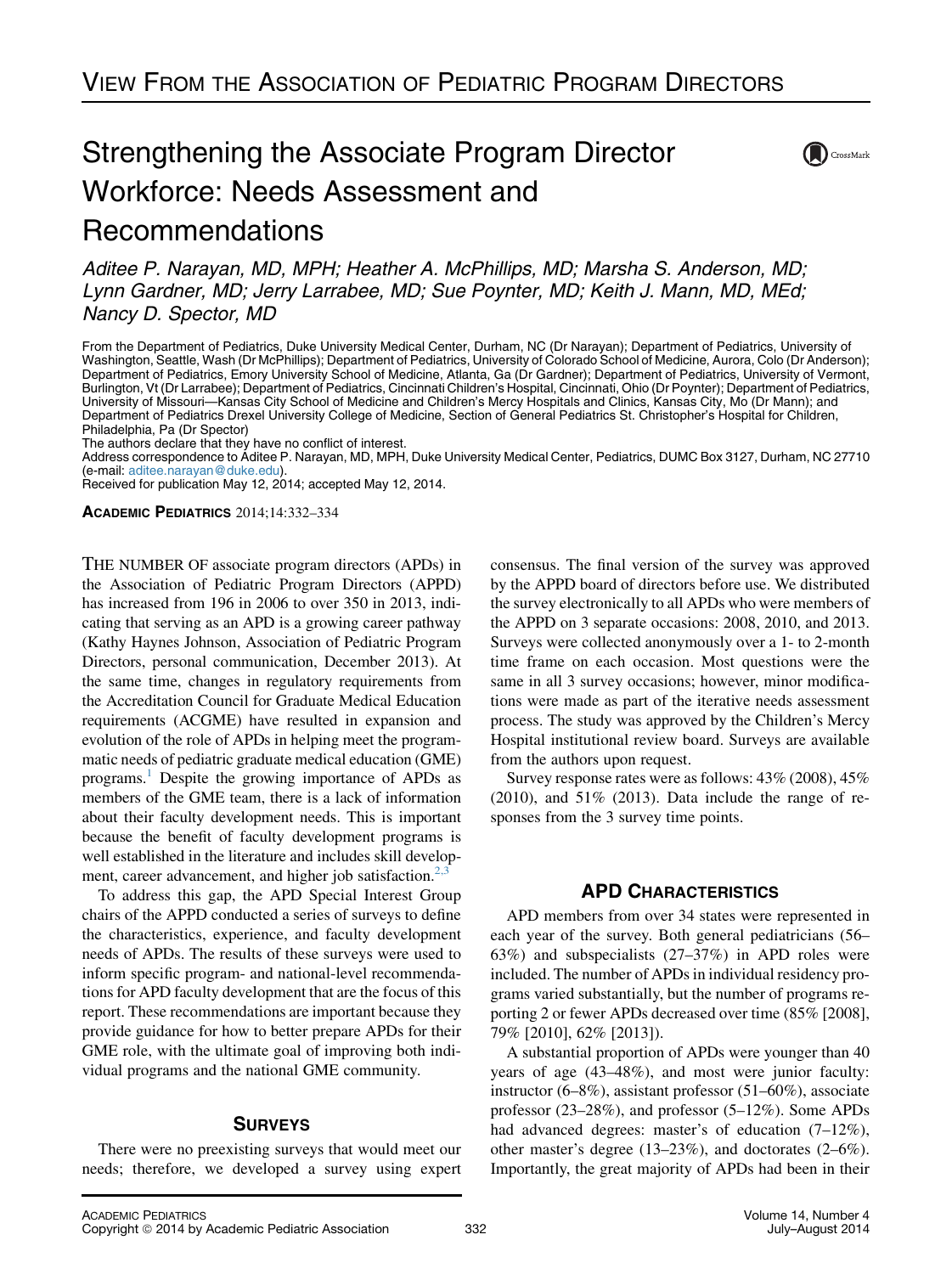position for less than 5 years  $(<5$  years  $[43-48\%], 6-10$ years  $[9-14\%]$ ,  $>10$  years  $[6-10\%]$ ). Although this observation could reflect increasing program needs with changing ACGME requirements, it may also reflect a high turnover due to other factors.

# APD PROFESSIONAL RESPONSIBILITIES

Most APDs reported being compensated at  $\leq 0.5$  fulltime equivalent (FTE) for their APD role:  $< 0.25$  FTE  $(34–36\%)$ , 0.25 to 0.5 FTE  $(60–62\%)$ , and  $>0.5$  FTE (2–5%). APDs were asked to identify which activities they were responsible for in their role (Table). The most common activities reported were administration, counseling trainees, teaching, recruitment, and curriculum development. Less common activities included evaluation/assessment, faculty development, providing feedback to trainees, education research, and receiving mentoring for their APD role. These responsibilities are consistent with the reasons APDs entered their roles, with most having entered as a result of interests in education and working with residents. Given that most APDs have less than 0.5 FTE of protected time to support a broad range of responsibilities, developing skills to effectively balance their GME responsibilities with competing clinical or other demands would be important.

# APD FACULTY AND PROFESSIONAL DEVELOPMENT NEEDS

The details of faculty and professional development activities and needs of APDs are summarized in the Table. Most APDs received training in teaching skills and providing feedback to learners. However, far fewer reported receiving faculty development to enhance their skills in mentoring, evaluation/assessment, and curriculum development even though they are often responsible for these activities. Surprisingly, over 50% of APDs lack a formal academic mentor, and less than 37% have presented scholarship at any APPD meeting. Most APDs not only lacked formal job descriptions (59–71%) but also had not participated in performance reviews (63–72%) specifically related to their educational role. When asked to report their top 3 concerns regarding their APD position, they reported the following: 1) lack of time (ie, clinical responsibilities conflicted with residency time); 2) faculty engagement (ie, difficulty engaging faculty in teaching, evaluation and other educational missions); and 3) scholarly work (ie, insufficient time and resources for projects, research, and promotion).

In the 2013 study, many APDs aspired to other leadership roles, including vice chair of education (19%), section chief (18%), and other education leadership roles (20%). However, in the same survey, only 39% of APDs indicated that they aspire to become a program director (PD). The most common reasons cited by those not planning on a PD role included the large time commitment required for

#### Table. APD Roles and Faculty Development Needs

|                                                            |      | <b>Year Survey</b><br>Administered |      |  |
|------------------------------------------------------------|------|------------------------------------|------|--|
| <b>Survey Element</b>                                      | 2008 | 2010                               | 2013 |  |
| Percentage of APDs reporting involvement in                |      |                                    |      |  |
| the following activities:                                  |      |                                    |      |  |
| Administration                                             | 79   | 92                                 | 84   |  |
| Career counseling/mentoring/advising<br>trainees           | 71   | 90                                 | 87   |  |
| Teaching                                                   | 82   | 91                                 | 85   |  |
| Recruitment                                                | 78   | 94                                 | 88   |  |
| Curriculum development                                     | 73   | 87                                 | 85   |  |
| Evaluation development or implementation                   | 55   | 71                                 | 74   |  |
| Feedback                                                   | 56   | 74                                 | 63   |  |
| Faculty development                                        | 44   | 58                                 | 64   |  |
| Education research                                         | 56   | 62                                 | 60   |  |
| Receiving counseling or mentoring for their<br>role as APD | 63   | 46                                 | 43   |  |
| Other                                                      | 17   | 11                                 | 14   |  |
| Percentage of APDs reporting having received               |      |                                    |      |  |
| faculty development for the following:                     |      |                                    |      |  |
| Teaching skills                                            | 69   | 86                                 | 80   |  |
| Providing feedback                                         | 64   | 85                                 | 79   |  |
| Curriculum development                                     | 46   | 49                                 | 52   |  |
| Mentoring skills                                           | 24   | 39                                 | 54   |  |
| Evaluation development                                     | 38   | 46                                 | 44   |  |
| <b>EBM</b>                                                 | 34   | 37                                 | 44   |  |
| <b>ILPs</b>                                                | 36   | 30                                 | 39   |  |
| Human resource issues                                      | 3    | 8                                  | 5    |  |

 $APD =$  associate program director;  $EBM =$  evidence-based medicine;  $ILP = individualized learning plan.$ 

program administrative issues (45–48%) and the PD role requiring more protected time than they are able to give  $(27-36\%)$ .

#### IMPLICATIONS

APDs play significant roles in graduate medical education. Increasingly complex requirements for residency programs have made APDs essential for most programs to succeed. The number of APDs in residency programs has increased substantially in the past 10 years (Johnson, personal communication). Targeting faculty and professional development of APDs is a worthwhile investment for GME given that many aspire to contribute as educators, either as future PDs or long-term APDs, or in other educational leadership roles. Improved training of APDs in areas of leadership, administrative skills, educational scholarship, and support for dissemination of their innovative scholarly work would benefit the GME community and enhance educational innovation nationally. Providing targeted faculty development and facilitating the process of professional development planning has the potential to improve career satisfaction for APDs. These strategies may encourage APDs to remain in their roles longer, allowing more senior APDs to serve as role models and mentors.

Informed by our survey findings, we offer the following recommendations at the program and national levels to better meet the needs of APDs and to promote successful GME programs.